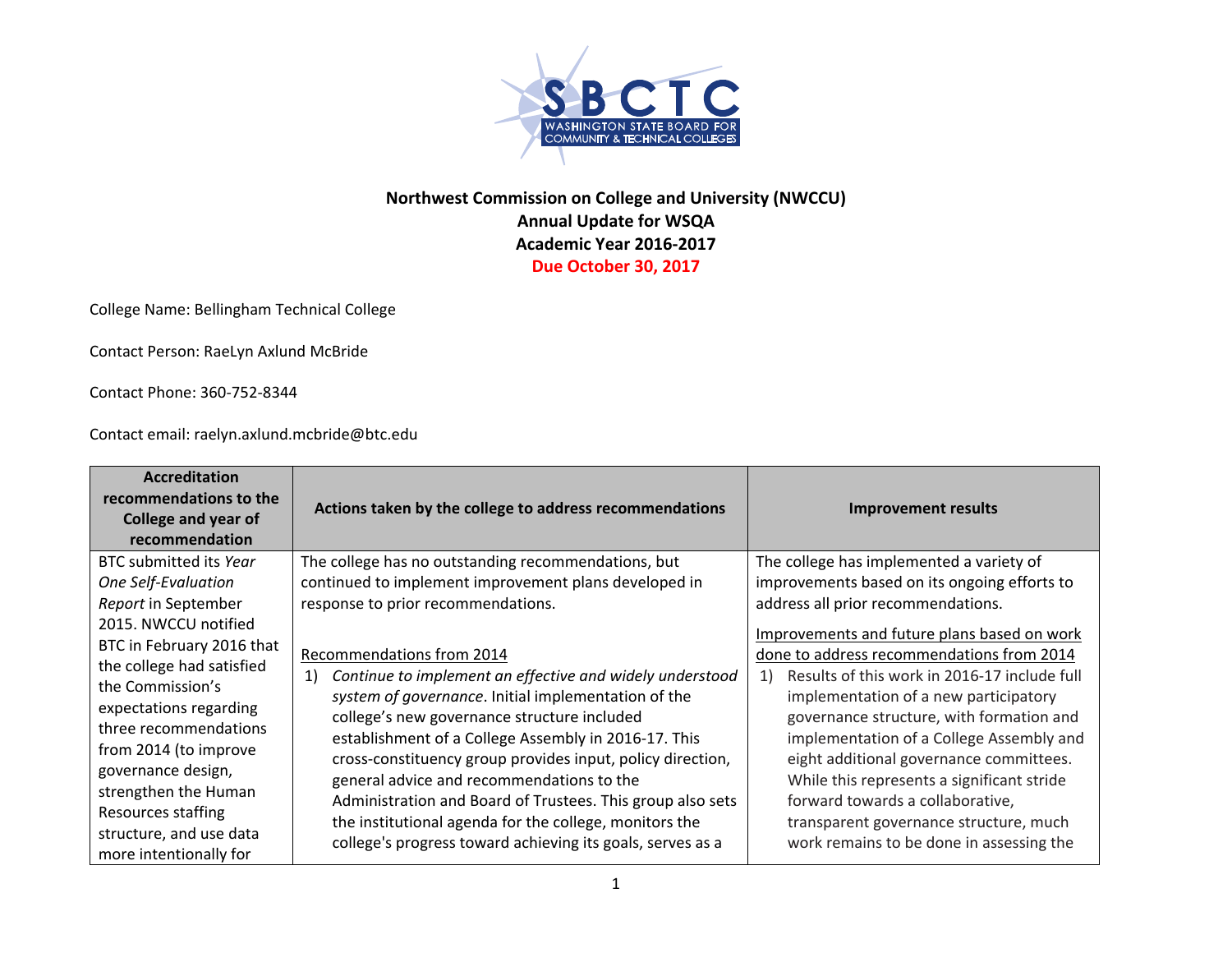| assessment and<br>improvement purposes)<br>and two<br>recommendations from<br>2011 (to improve student<br>learning outcomes and<br>better link strategic<br>planning to resource | communication network, and helps maintain consistency<br>of major college processes. BTC also developed or<br>revitalized eight governance committees, each with new<br>operating guidelines and broad representation, and a<br>variety of operating committees throughout the 2016-17<br>academic year. BTC will continue to assess the<br>effectiveness of its new participatory governance<br>structure during the 2017-18 academic year and forward.                                                                                                                                                                                                                                                                                                                                                 | impact and efficacy of this model. The<br>college will continue to solidify the<br>operations of the Assembly and new<br>committees over the next few years,<br>developing an annual planning calendar<br>and timeline to help guide the work of<br>these teams.                                                                                                                                                                                                                                                                                                                                                                                        |
|----------------------------------------------------------------------------------------------------------------------------------------------------------------------------------|----------------------------------------------------------------------------------------------------------------------------------------------------------------------------------------------------------------------------------------------------------------------------------------------------------------------------------------------------------------------------------------------------------------------------------------------------------------------------------------------------------------------------------------------------------------------------------------------------------------------------------------------------------------------------------------------------------------------------------------------------------------------------------------------------------|---------------------------------------------------------------------------------------------------------------------------------------------------------------------------------------------------------------------------------------------------------------------------------------------------------------------------------------------------------------------------------------------------------------------------------------------------------------------------------------------------------------------------------------------------------------------------------------------------------------------------------------------------------|
| allocation).<br>The college submitted an<br>ad hoc report in March                                                                                                               | Employ qualified human resources personnel to maintain<br>2)<br>and support the operational functions of the college. BTC<br>continues to maintain the position of Executive Director<br>of Human Resources, filling this previously vacant role<br>with an employee qualified to maintain and support BTC's<br>operational functions in the area of human resources.                                                                                                                                                                                                                                                                                                                                                                                                                                    | The college continues to see increased<br>2)<br>consistency regarding application of BTC<br>policies and procedures, including in hiring<br>practices, employee reviews and in other<br>areas.                                                                                                                                                                                                                                                                                                                                                                                                                                                          |
| 2016 in response to the<br>final remaining 2014<br>recommendation (to<br>undergo external fiscal<br>audits), and NWCCU<br>notified BTC in July 2016<br>that the college had      | Undergo and consider the results of an external financial<br>3)<br>audit for each year of operation. The college began a<br>regular schedule of full financial audits in Fall 2016. The<br>2015 and 2016 auditor's reports included no management<br>letters or findings. The college plans to continue these<br>audits on a yearly basis, with the next external audit<br>occurring in Fall 2017.                                                                                                                                                                                                                                                                                                                                                                                                       | The college continues to improve its<br>3)<br>financial controls and quality of financial<br>reporting as a result of these regular<br>audits.                                                                                                                                                                                                                                                                                                                                                                                                                                                                                                          |
| satisfied expectations.                                                                                                                                                          | Regularly use evaluation results to support planning,<br>4)<br>practice, resource allocation, application of institutional<br>capacity, and improvement as needed. The college now<br>has a wide variety of online data dashboards and reports,<br>and performs quarterly analyses (e.g., in the form of<br>Student Enrollment and Success Reports) of relevant<br>institutional data. The dashboards allow faculty and staff<br>to explore data by instructional program, student<br>demographics, specific timeframe, etc. Additionally, the<br>college's new Planning & Resource Allocation (PARA)<br>Committee will build on previous work to propose a<br>college-wide unit planning, assessment and evaluation<br>model and process to BTC's College Assembly during the<br>2017-18 academic year. | Employee access to, confidence in, and<br>4)<br>engagement with college data resources<br>continues to improve. In 2016-17, BTC's<br>Institutional Effectiveness (IE) staff<br>continued to maintain and improve a<br>robust data management and access<br>system to facilitate campus-wide, data-<br>informed planning and decision-making. In<br>2016-17, the college partnered with<br>Ruffalo Noel-Levitz to build a logistic<br>regression model to predict first-quarter<br>student retention to help guide effective<br>interventions for new, at-risk students. The<br>college's PARA governance committee was<br>fully implemented in 2016-17. |